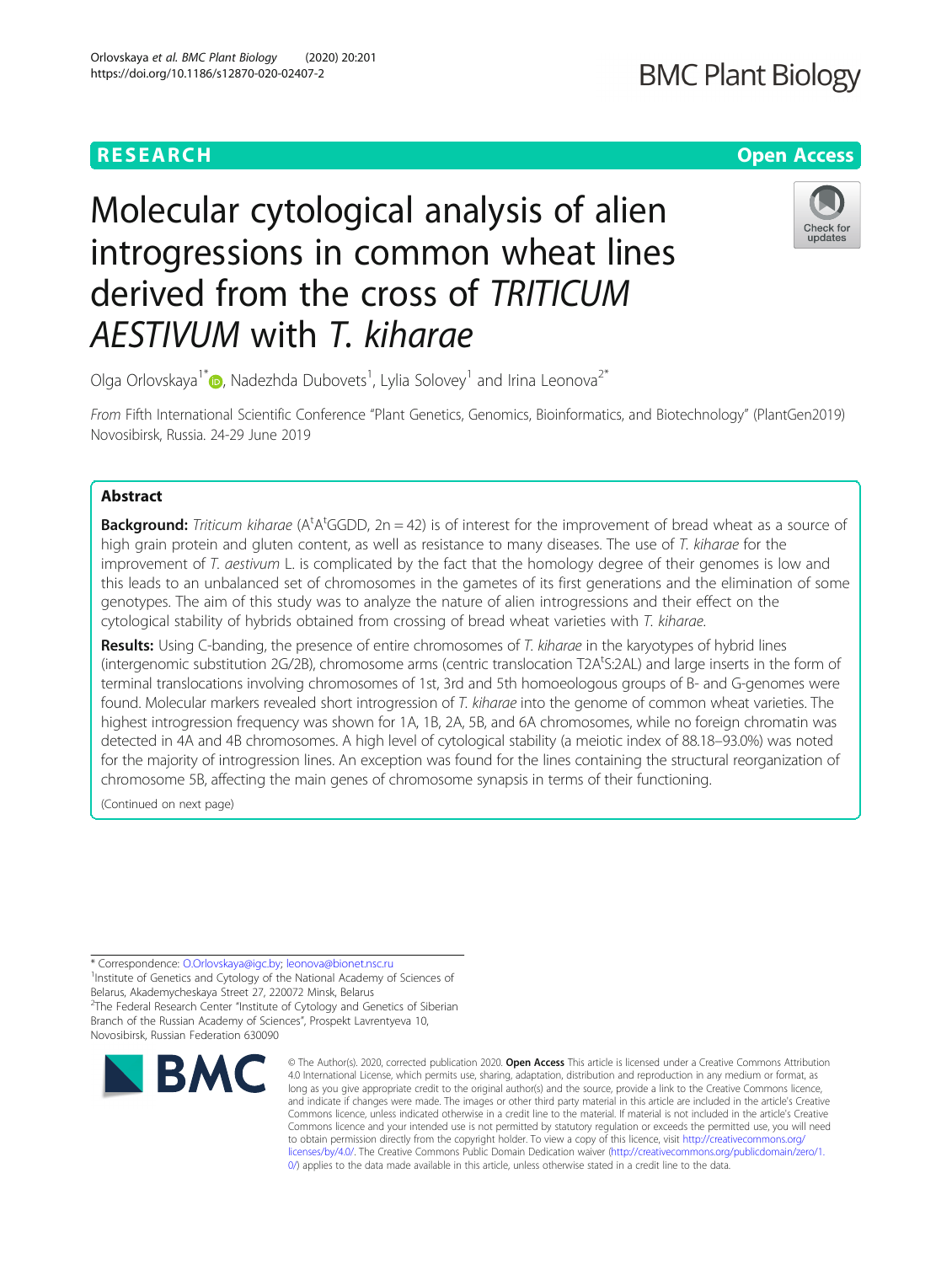#### Orlovskaya et al. BMC Plant Biology (2020) 20:201 Page 2 of 9

#### (Continued from previous page)

Conclusions: During the stabilization of hybrid karyotypes, the introgression of genetic material from T. kiharae into the genome of T. aestivum occurs in the form of short fragments detectable only by molecular markers and in the form of whole chromosomes (intergenomic substitution) and their large fragments (centric and terminal translocations). The level of cytological stability achieved in  $F_{10}$  by the majority of introgression lines ensures the formation of functional gametes sufficient for the successful reproduction of the obtained hybrids.

Keywords: Common wheat T. aestivum L., Synthetic wheat T. kiharae, Introgression lines, C-banding, SSR analysis, Microsporogenesis, Cytological stability

## Background

Triticum kiharae Dorof. et Migusch. (A<sup>t</sup>A<sup>t</sup>GGDD, 2n =<br>42) is an artificially synthesized amphidiploid developed 42) is an artificially synthesized amphidiploid developed in the 60s of the twentieth century at Kyoto University (Japan) by crossing of T. timopheevii Zhuk.  $(A<sup>t</sup>A<sup>t</sup>GG, 2n - 28)$  and *Aegilons tauschii Coss* (DD, 2n – 14) [1] It  $2n = 28$ ) and *Aegilops tauschii* Coss. (DD,  $2n = 14$ ) [[1\]](#page-8-0). It combines a set of features of both parental species, as positive – resistance to most diseases and pests, high grain protein and gluten content, the presence of flour substances with antimicrobial properties – defensins [\[2,](#page-8-0) [3](#page-8-0)], and negative – low grain yield, hard threshing kernels, very strong gluten  $[1]$  $[1]$  $[1]$ . It is known that *T. timopheevii* Zhuk. and related species are a separate branch of polyploid wheat evolution and contain complete sets of chromosomes of  $A<sup>t</sup>$  - and G-genomes, which differ in the karyotype structure and C-banding from the chromosomes of A- and B-genomes of common wheat [[4](#page-8-0), [5\]](#page-8-0).

The use of *T. kiharae* for the improvement of *T. aesti*vum is complicated by the fact that the degree of chromosome homology between their genomes is low that results in the imbalance of chromosome sets in the gametes of  $F_1$ hybrids and subsequent generations and leads to low fertility. The consequence of this is the elimination of a number of genotypes in generations that narrows their hereditary diversity range and possibility to select valuable forms with different gene combinations.

Monitoring the process of alien chromatin introgression into the common wheat genome is a key to success in efforts to enrich the gene pool with economically important genes from related species. One of the main methods used for the localization of alien introgression is C-banding, which allows to detect the substitution of chromosomes or their arms, as well as extended translocations and large deletions [\[6\]](#page-8-0) according to the pattern of the eu- and heterochromatin blocks in each chromosome. However, many cereal genomes contain a small amount of heterochromatin, which limits the use of this method.

With the construction of saturated molecular genetic maps of bread wheat and other cereal species, it became possible to use molecular markers to detect structural changes in low-heterochromatic genomes and identify short introgression fragments. However, this method also has limitations, because it does not identify nonhomologous rearrangements and translocations [[7\]](#page-8-0). We have shown earlier  $[8, 9]$  $[8, 9]$  $[8, 9]$  $[8, 9]$  that only the combination of these two methods makes it possible to reveal the nature of structural transformations arising in the course of genome stabilization of remote hybrids. This investigation provides an assessment of the genomic composition of hybrid lines performed using both approaches. The aim of the study was to analyze the nature of alien introgressions and their impact on the cytological stability of hybrids obtained from the cross of bread wheat varieties with T. kiharae.

#### Results

## Development of wheat lines with T. kiharae genetic material

As a result of hybridization of bread wheat varieties T. aestivum L. (AABBDD,  $2n = 42$ ) with T. kiharae  $(A<sup>t</sup>A<sup>t</sup>GGDD, 2n = 42)$ , hybrid grains were obtained in six cross combinations (two of them are direct, where T. *kiharae* was used as a mother plant, and  $4$  – inverse, where synthetic wheat served as a pollinator). Influence of the parental wheat variety and the direction of crossing on the success of interspecific hybridization should be noted. Thus, the highest percentage of fertility was found in cross combinations with the Saratovskaya 29 variety, both in its direct and reverse hybridizations. At the same time, the grain formation was much higher (47.92–53.85%) in the direct cross combination (T. kiharae×Festivalnaya, T. kiharae×Saratovskaya 29) than in reverse directions − 1.79-9.09%.

We detected the inheritance of morphological features typical to T. kiharae in the  $F_1$  generation, and a high level of the reorganization process in  $F_{2-4}$  generations [[10\]](#page-8-0). Among  $F_4$  progenies, hybrid forms were identified, containing morphological traits inherited from T. kiharae (absence of a wax cover on the leaf, stem and spike; purple coloring of a stem; dark color and pubescence of glumes, a speltoid spike). These offsprings were included in further studies. For the molecular cytogenetic analysis, we used seven hybrid lines selected on the basis of inheritance of morphological characteristics and productivity in generations  $F_4$  -  $F_9$ .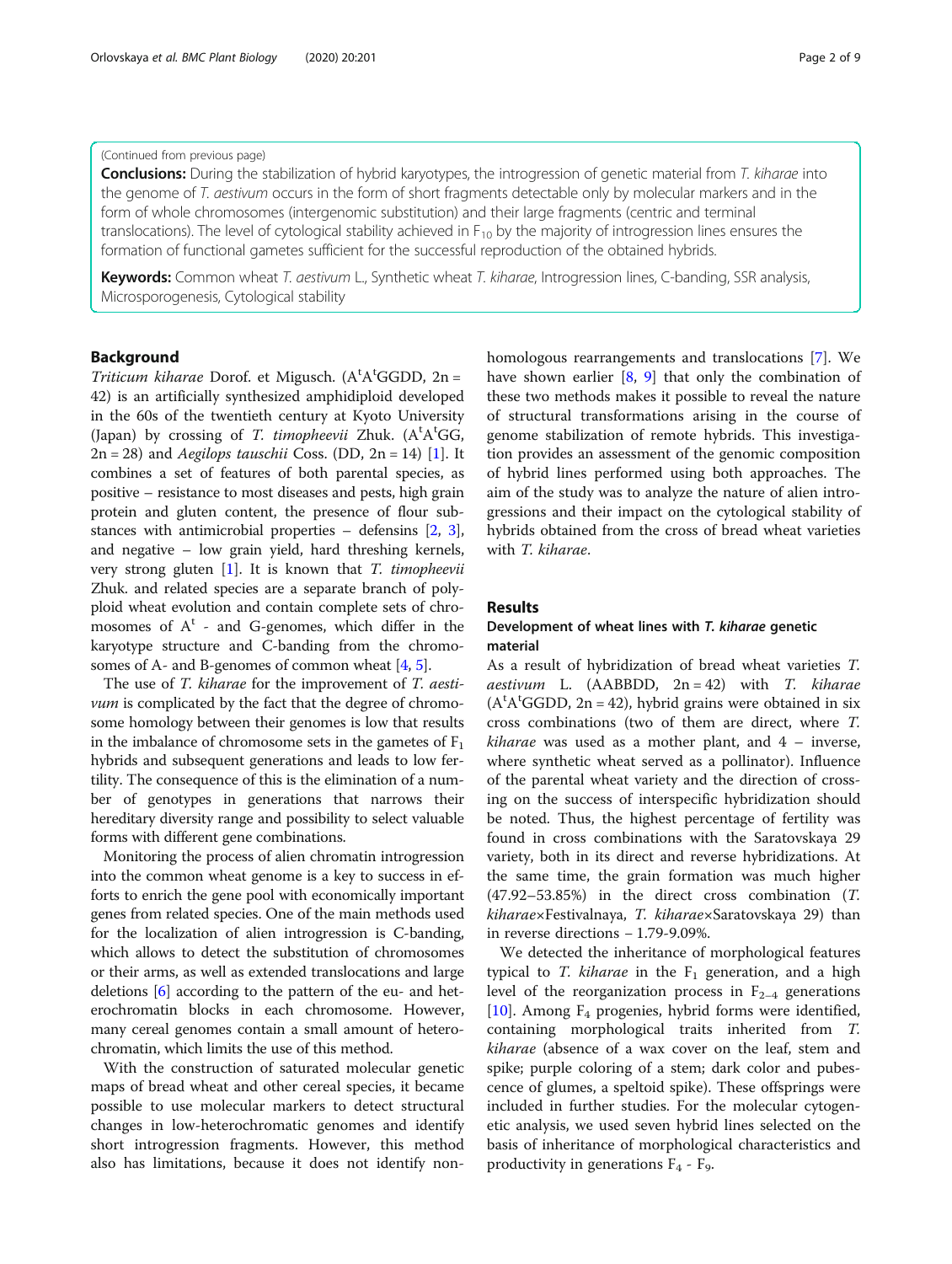### <span id="page-2-0"></span>C-banding

As already noted, the C-banding technique effectiveness directly depends on the saturation of a differential staining pattern of chromosomes, within which structural transformations are analyzed. If these reorganizations occur in the chromosome regions, which do not contain diagnostic heterochromatin bands, it is not possible to identify rearrangements using C-banding. This is a reason that most of the chromosomal aberrations we have identified affect the chromosomes of B- and G wheat genomes, which are characterized by a high heterochromatin content.

As for the introgression of the genetic material of the  $A<sup>t</sup>$  genome of *T. kiharae*, C-banding revealed only one variant of such event – centric T2A<sup>t</sup>S.2AL translocation, which is present in the disomic state in all plants of line 19 (Fig. 1a). Such translocations result from the centromere misdivision of univalent chromosomes during their anaphase moving in meiosis with the formation of telocentrics, further random fusion of which leads to the formation of recombinant chromosomes [[11\]](#page-8-0).

In the studied lines, C-banding did not reveal the introgression of a T. kiharae D-genome genetic material into the genome of common wheat varieties.

The transfer of the T. kiharae G-genome genetic material was carried out mainly by means of translocations with breakpoints in interstitial chromosome regions that were formed between the corresponding homoeologous G- and the orthologous to it B-genome. In total, four types of such translocations involving 1st, 3rd and 5thhomoeologous group chromosomes were found in the studied lines.

Thus, in line 20–1, the aberrant T1BS.1BL-1GL chromosome was detected in the disomic state, resulting from the terminal part transfer of a long arm of chromosome 1G to the distal part of a long arm of chromosome

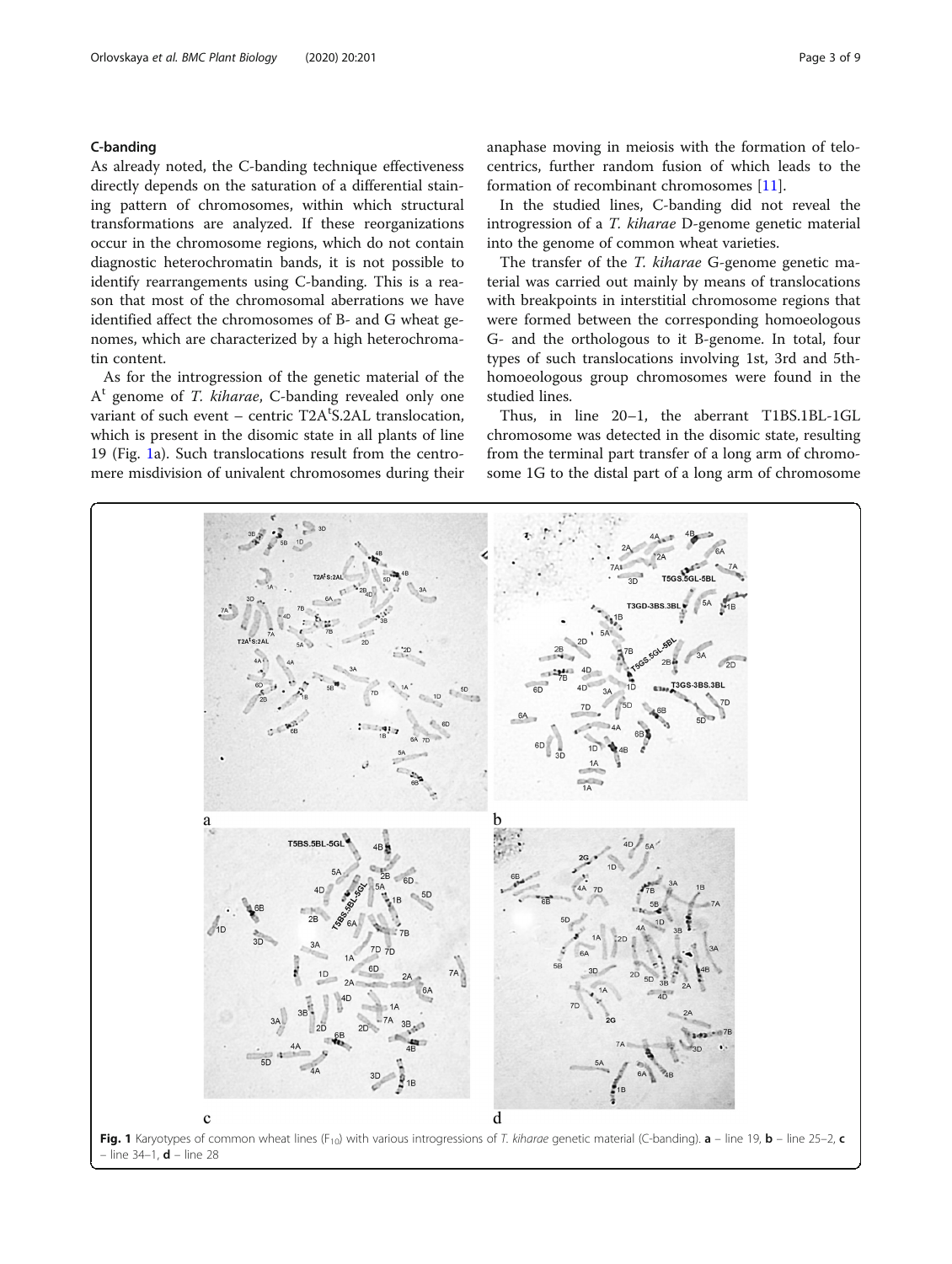<span id="page-3-0"></span>1B. In the karyotypes of line 25–2, two translocations were identified: T3GS-3BS.3BL and T5GS.5GL-5BL (Fig. [1b](#page-2-0)). In the first case, the terminal fragment of a short arm of chromosome 3G was transferred to the short arm of chromosome 3B. In the second case, the modification affected the long arm of chromosome 5G, to the distal part of which the terminal fragment of a long arm of chromosome 5B was transferred.

Chromosome 5G was also involved in the structural rearrangements that occurred during the karyotypes' stabilization of lines 34–1 and 34–2. However, the translocation identified here is reciprocal to the translocation described for line 25–2: the terminal fragment of a long arm of chromosome 5G was transferred to the distal part of 5B chromosome (Fig. [1](#page-2-0)c).

In addition to the introgression of T. kiharae chromatin in the form of a chromosome arm or large chromosome segments, C-banding revealed the formation of an intergenomic chromosome substitution: in the karyotypes of line 28, a pair of 2G chromosomes substituted a pair of 2B chromosomes (Fig. [1d](#page-2-0)). A high frequency of the similar substitution in offsprings obtained from the crossing of common wheat varieties with T. kiharae and T. timopheevii was noted earlier by a number of authors [[5,](#page-8-0) [7,](#page-8-0) [12,](#page-8-0) [13\]](#page-8-0). The only line that did not demonstrate any changes in the C-banding pattern when compared to the original wheat variety is line 31, probably due to the different direction of crossing (the wheat variety in this case served as a mother component of hybridization).

#### SSR-analysis

Molecular analysis of introgression lines was carried out using 82 SSR markers and most of them revealed polymorphism between parental wheat varieties and T. kiharae (Additional file [1\)](#page-7-0). The analysis of PCR spectra showed that 27% of markers are not synthesized fragments in the T. kiharae genome. According to genotyping results, 241 alleles were amplified with introgression lines' DNA (2.9 alleles per locus on average), which was lower than in wheat varieties (271 alleles, 3.3 alleles per locus). Indices of genetic diversity were also higher in parental varieties (0.62) as compared to introgression lines (0.54) due to the presence of genetic material T. kiharae in the genome of lines.

Comparative analysis of the amplification spectra of SSR markers between *T. kiharae*, wheat varieties and introgression lines showed differences in the number and chromosomal localization of T. kiharae fragments in the genome of introgression lines. The number of introgression fragments varied from four to eight, with the greatest number noted in line 19 (Table 1; Fig. [2](#page-4-0)). No SSR alleles specific to *T. kiharae* were found in line 31, which is consistent with C-banding results.

According to microsatellite analysis, no introgressions in D genome chromosomes were detected in hybrid lines. We do not exclude the presence of Ae. tauschii short ragments in D genome chromosomes. However, to identify such introgressions, it is necessary to use an additional number of SSR markers. Introgressions were found in A genome: chromosome 1A (all studied lines), 2A (lines 19, 25–2 and 28), 5AL (lines 20–1 and 28), 6AL (19, 25–2 and 34–1) and 7AS (19, 20–1). Using Cbanding, structural changes were detected only in the chromosome 2A of line 19. The presence of rearrangements in other chromosomes of A genome was not established due to the small number of diagnostic heterochromatin blocks in chromosomes  $A<sup>t</sup>$  of *T. kiharae*, which was also shown earlier by Badaeva et al. [\[5](#page-8-0), [13\]](#page-8-0).

Amplification of PCR fragments specific to T. kiharae was detected using SSR markers localized in the short arm of chromosome 3B (lines 19 and 25–2). Single introgressions in chromosomes 2BL, 6BS and 7BL were found only in lines 28, 19 and 34–1, respectively (Table 1). Comparison of the alien chromatin size showed that the lines differ in the length of introgressed fragments in chromosomes 1A, 1B and 2A. In lines 20–1, 28 and 34–1, the introgression in chromosome 1A captured a long chromosome arm and part of its short arm. The alien fragment in line 25–2 was the same length as in line 19 (Fig. [2](#page-4-0)), but significantly shorter than in other lines. Lines 19 and 28 were similar in the length of introgression fragments in the chromosome 1B. In line 20–1, a long arm of chromosome 1B was replaced, while the short arm substitution was found in line 25–2.

Differences in the length of introgression fragments were also detected in chromosome 2A: in line 19, a short arm of the chromosome was replaced; in line 25–2 – its long arm; in line 28, alien fragments were noted in both chromosome arms. As for the length of introgressed fragments in chromosomes 3B, 5A and 6A, no differences between the lines were found according to the SSR analysis. It should be noted that in lines 20–1 and 28, there seems to be a complete long arm replacement of chromosome 5A with a long arm of  $5A<sup>t</sup>$  from T. kiharae.

All lines, except for line 28, showed changes in the long arm of 5B chromosome. In lines 19 and 20–1, only two SSR markers of the telomeric 5BL region amplified

Table 1 Chromosomal localization of T. kiharae genome fragments in introgression lines according to SSR analysis

|                                       | Line Chromosome |  |  |  |  |  |  |  |  |  |
|---------------------------------------|-----------------|--|--|--|--|--|--|--|--|--|
| 19 1A 1B 2A - 3BS - 5BL 6AL 6BS 7AS - |                 |  |  |  |  |  |  |  |  |  |
| 20–1 1A 1BL – – – 5AL 5BL – – 7AS –   |                 |  |  |  |  |  |  |  |  |  |
| 25-2 1A 1BS 2AL - 3BS - 5BL 6AL -     |                 |  |  |  |  |  |  |  |  |  |
| 28 1A 1B 2A 2BL – 5AL – –             |                 |  |  |  |  |  |  |  |  |  |
| 34-1 1A - - - - - 5BL 6AL - - 7BL     |                 |  |  |  |  |  |  |  |  |  |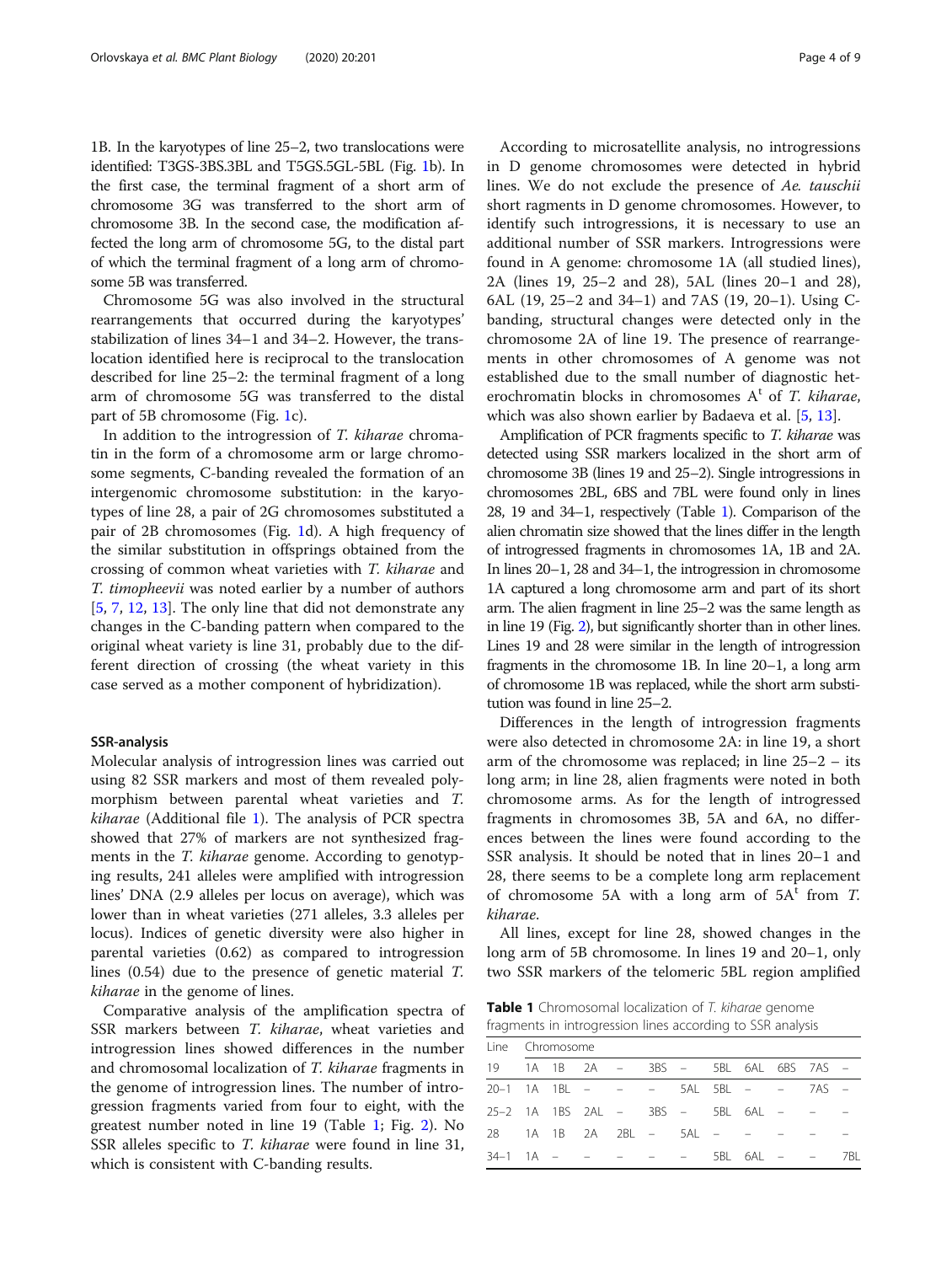<span id="page-4-0"></span>

a fragment typical of T. kiharae (Fig. 2), which indicates the presence of short alien fragments and inability to identify them by C-banding. For lines with large T. kiharae chromatin introgression (25–2 and 34–1), microsatellite analysis data coincide with C-banding results.

#### Microsporogenesis

Study of meiosis in pollen mother cells (PMC) has shown the high cytological stability of  $F_{10}$  lines. At metaphase I, the average number of univalents per microsporocytes varied depending on the wheat variety from 0 to 0.07 (Table 2). In T. kiharae, this parameter was slightly higher and amounted to 0.4, but was within the norm noted for bread wheat (5%).

A high level of bivalent chromosome pairing at metaphase I was also found in all hybrid lines (Table 2). It should be noted that in the lines from the cross combinations of T. kiharae×Festivalnaya and T. kiharae×Saratovskaya 29, a sufficiently high level of chromosome synapsis was already established in  $F_2$  hybrids [\[14](#page-8-0)]. The number of chromosomes included in the bivalents of those hybrids was at the level of 90.8–96.2%. As a rule, 2 or 4 chromosomes did not participate in the process of mating. The maximum number of univalents identified in  $F_2$  was eight.

Analysis of metaphase I in  $F_{10}$  lines showed that the number of chromosomes forming a bivalent in most lines is close to 100%. The highest level of synapsis similar to the original wheat variety was found in line 31 characterized by the absence of foreign introgressions.

Table 2 The average frequencies of various chromosomal associations in metaphase I of meiosis in common wheat lines F<sub>10</sub> with introgression of T. kiharae genetic material and their parental forms

| Genotype                   | Line     | <b>Bivalents</b> |                 |                  |                 |  |  |
|----------------------------|----------|------------------|-----------------|------------------|-----------------|--|--|
|                            |          | closed           | opened          | in total         | Univalents      |  |  |
| RassvetxT.kiharae          | 31       | $20.0 \pm 0.18$  | $0.96 \pm 0.18$ | $20.97 \pm 0.03$ | $0.07 \pm 0.06$ |  |  |
| T. kiharaexSaratovskaya 29 | 19       | $19.53 \pm 0.19$ | $1.33 \pm 0.19$ | $20.9 \pm 0.06$  | $0.2 \pm 0.11$  |  |  |
|                            | $20 - 1$ | $19.13 \pm 0.27$ | $1.8 \pm 0.25$  | $20.93 \pm 0.05$ | $0.13 \pm 0.09$ |  |  |
|                            | $25 - 2$ | $19.1 \pm 0.31$  | $1.67 \pm 0.26$ | $20.77 \pm 0.10$ | $0.47 \pm 0.21$ |  |  |
| T.kiharaexFestivalnaya     | 28       | $19.7 \pm 0.21$  | $1.23 \pm 0.20$ | $20.93 \pm 0.05$ | $0.13 \pm 0.09$ |  |  |
|                            | $34 - 1$ | $17.83 \pm 0.21$ | $2.87 \pm 0.18$ | $20.7 \pm 0.09$  | $0.6 \pm 0.19$  |  |  |
|                            | $34 - 2$ | $17.73 \pm 0.28$ | $2.4 \pm 0.31$  | $20.13 \pm 0.12$ | $1.8 \pm 0.26$  |  |  |
| Rassvet                    |          | $20.03 \pm 0.16$ | $0.97 \pm 0.16$ | $21.0 \pm 0$     | $\mathbf 0$     |  |  |
| Saratovskaya 29            |          | $19.6 \pm 0.18$  | $1.37 \pm 0.19$ | $20.97 \pm 0.03$ | $0.07 \pm 0.06$ |  |  |
| Festivalnaya               |          | $19.5 \pm 0.21$  | $1.43 \pm 0.21$ | $20.97 \pm 0.03$ | $0.06 \pm 0.06$ |  |  |
| T.kiharae                  |          | $18.53 \pm 0.27$ | $2.27 \pm 0.25$ | $20.8 \pm 0.09$  | $0.4 \pm 0.18$  |  |  |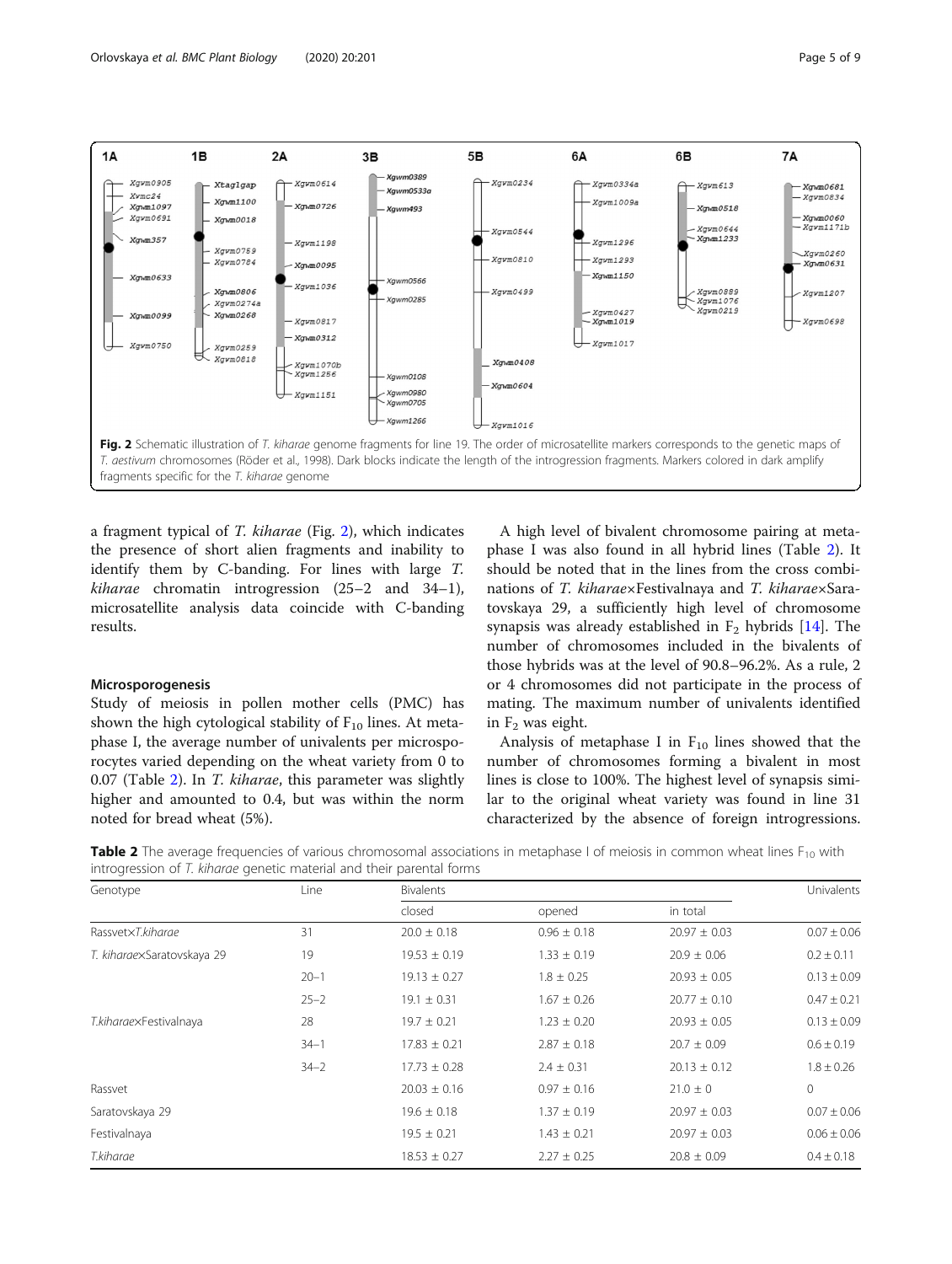<span id="page-5-0"></span>In lines 19, 20–1 and 28, single PMC with two univalents occurred; line 25–2 had 60% of cells with two univalents among a relatively small number of PMC with disorders (16% of the analyzed PMC) and the remaining 40% – with four. The greatest number of PMC with disorders at that stage of meiosis (73.3%) and the maximum number of univalents (6–3.3% of PMC) was found in line 34–2.

Completing the analysis of metaphase I, it should be noted that during the change of generations there is a significant reduction in the number of open bivalents: in the  $F_2$  progeny, their average number ranged from 4.0 to 5.4  $[14]$  $[14]$ , in  $F_{10}$  – from 0.96 to 2.87 (Table [2\)](#page-4-0). Despite a rather high level of chromosome pairing in  $F_2$ , the subsequent stages of meiosis in that generation proceeded with significant disorders, resulting in the low percentage of normal tetrad (the so-called meiotic index, which is an indicator of the normal type of meiosis) varied from 0 to 32% [[14\]](#page-8-0). The results obtained in this study indicate that up to the tenth generation there was a significant stabilization of the meiotic cycle (Table 3). The percentage of normal tetrad in  $F_{10}$  lines was at a high level and exceeded 90% as a rule. The main abnormality at that stage of meiosis was the presence of micronuclei, the number of which varied in the analyzed material from 1 to 6, but most often formed a tetrad with one and two micronuclei. Pollen mother cells containing six micronuclei were noted only in two lines 34–1 and 34–2 of the  $T.$  kiharae  $\times$  Festivalnaya cross combination. Their frequency was very low and at the level of 0.91– 1.67% of the total number of analyzed cells.

In general, the analysis of microsporogenesis allows us to conclude that the level of cytological stability achieved in  $F_{10}$  by the majority of introgression lines ensures the formation of functional gametes in the amount sufficient for the successful reproduction of lines.

#### **Discussion**

This study presents investigation results of cytological stability and chromosomal rearrangements in common wheat introgression lines obtained from the crosses with synthetic wheat T. kiharae. According to the literature, the fertility of the first and subsequent generations of hybrids obtained as a result of interspecific hybridization largely depends on the genetic background of bread wheat. Thus, the comparison of a number of kernels in interspecific hybrids from crosses between bread wheat cultivars Skala, Novosibirskaya 67, Botanicheskaya 2, Altaiskaya 81, Ghnitsa and Chinese spring with T. timo*pheevii* (genome  $A<sup>t</sup>A<sup>t</sup>GG$ ) showed that fertility was signifi-<br>cantly higher in the hybrids derived on the base of cantly higher in the hybrids derived on the base of Novosibirskaya 67 and Skala [\[15\]](#page-8-0). However, a ploidy level of the recipient has no significant effect on the fertility and chromosome pairing of interspecific hybrids [\[16](#page-8-0)–[19](#page-8-0)].

It is also known that the direction of hybridization influences the fertility and cytological stability of interspecific hybrids significantly. Thus, in hybridization experiments between genus Triticum species, it was shown that if common wheat is used as female and diploid wheat as a pollinator, the fertility is much lower than in reverse combinations  $[20-22]$  $[20-22]$  $[20-22]$  $[20-22]$  $[20-22]$ . Analysis of crossing results of hexaploid  $(2n = 42)$  and tetraploid  $(2n = 12)$ 28) wheat obtained earlier evidenced that fertility is much higher when the pollinator is a multichromosomal species [\[14\]](#page-8-0). For example, in the combination, where T. persicum was crossed as a mother plant with the bread wheat cultivar Toma, the fertility index was three times higher as compared with the reverse combination.

Molecular cytological analysis of T. aestivum/T. kiharae introgression lines indicate a sufficiently high frequency of T. kiharae genetic material introgression into the genome of common wheat varieties with clear predominance of small fragments detected by molecular

| Genotype                   | Line     | PMC without aberrations, % | Meiotic      |            |         |
|----------------------------|----------|----------------------------|--------------|------------|---------|
|                            |          | anaphasel                  | metaphase II | anaphasell | index,% |
| RassvetxT.kiharae          | 31       | 76.25                      | 88.75        | 92.5       | 92.0    |
| T. kiharaexSaratovskaya 29 | 19       | 54.67                      | 80.65        | 88.0       | 93.0    |
|                            | $20 - 1$ | 82.86                      | 86.25        | 78.57      | 92.0    |
|                            | $25 - 2$ | 85.0                       | 80.0         | 77.5       | 90.91   |
| T.kiharaexFestivalnaya     | 28       | 62.9                       | 90.67        | 91.66      | 88.18   |
|                            | $34 - 1$ | 76.0                       | 63.75        | 71.11      | 77.0    |
|                            | $34 - 2$ | 72.5                       | 44.29        | 48.75      | 55.83   |
| Rassvet                    |          | 80.0                       | 96.67        | 91.12      | 99.0    |
| Saratovskaya 29            |          | 82.86                      | 91.25        | 96.36      | 99.0    |
| Festivalnaya               |          | 82.5                       | 90.91        | 88.32      | 84.55   |
| T.kiharae                  |          | 74.0                       | 74.29        | 61.43      | 80.0    |

Table 3 Characteristics of meiosis in common wheat lines  $F_{10}$  with introgression of T. kiharae genetic material and their parental forms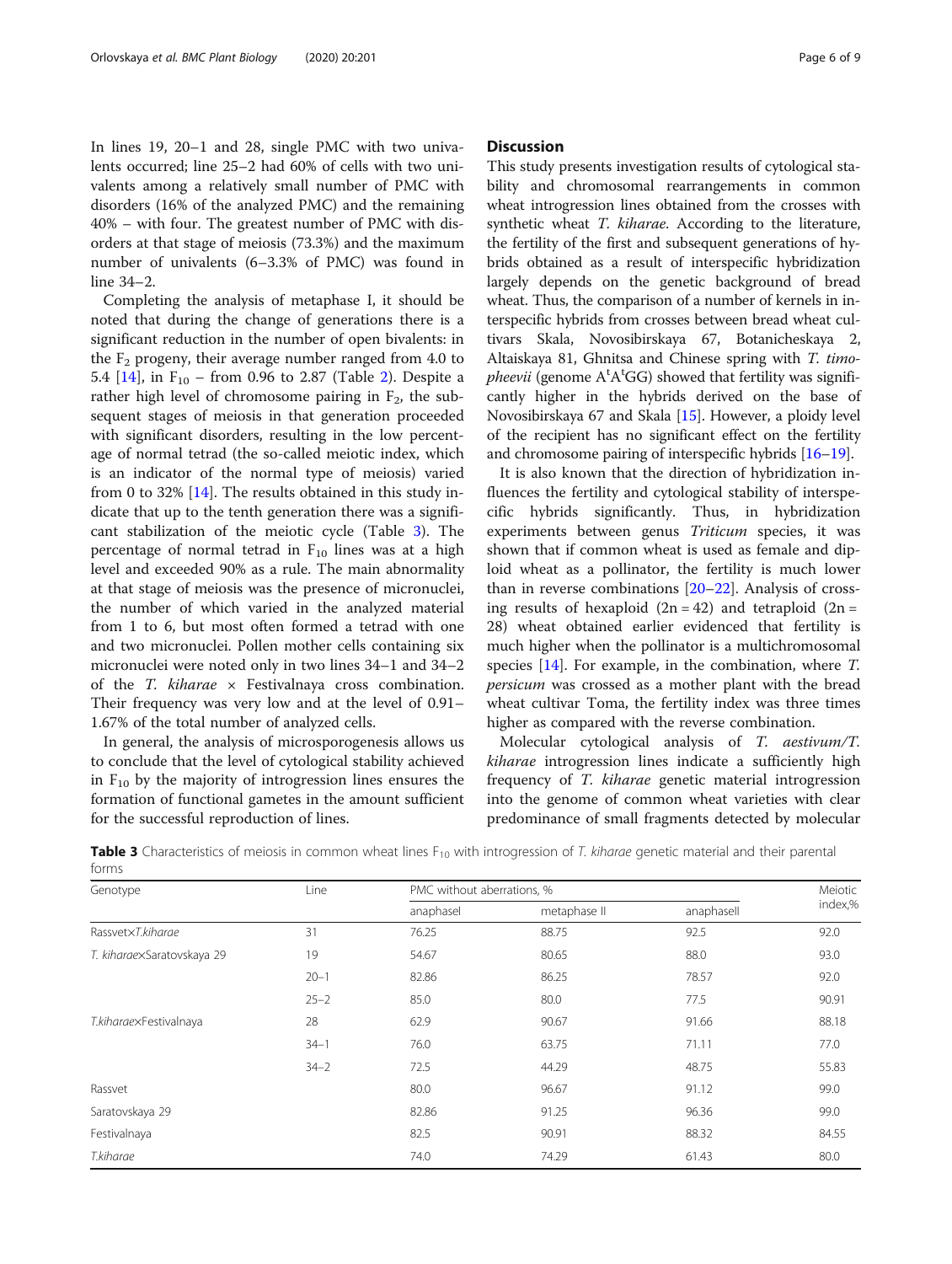markers. Using the C-banding method, the presence of entire chromosomes of T. kiharae (intergenomic substitution 2G/2B) and chromosome arms (centric translocation T2A<sup>t</sup>S:2AL) was found. However, the predominant method used for the G-genome chromatin transfer was the formation of terminal translocations, leading to the formation of recombinant chromosome arms, containing genetic material of both wheat varieties. Taking into account the character of identified translocations, it is logical to assume that the mechanism of their formation is crossover exchanges of chromosome segments during homoeologous pairing in early generations. Significantly favorable conditions for such an exchange existed in  $F_1$ where all chromosomes of genomes A,  $A<sup>t</sup>$ , B and G were in a monosomal state, and a Ph1 locus was present in one dose. This assumption is supported by the presence of reciprocal translocations of T5GS.5GL-5BL in the analyzed lines (line 25–<sup>2</sup> T. kiharae×Saratovskaya 29) and T5BS.5BL-5GL (lines 34–1 and 34–<sup>2</sup> T. kiharae×Festivalnaya). It is important to note that from two products of chromosome reciprocal exchanges in different combinations of crossing there was the selection of different variants of recombinant chromosomes. This fact indicates the influence of the genetic background of the hybrid form (in this case, the original wheat variety) on the introgression process of an alien genetic material.

Identified aberrant chromosomes with the longest inserts of alien chromatin are found in a disomic state, whereby the process of pairing in meiosis should proceed without disturbances, ensuring the formation of functional gametes. Meanwhile, according to C-banding, three of the studied lines (25–2, 34–1 and 34–2) and according to microsatellite analysis, most lines (lines 19, 20–1, 25–2, 34–1) contain translocations involving the long arm of chromosome 5B (Table [1](#page-3-0)), where a  $Ph1$  locus, the main regulator of chromosome synapsis, is localized. Depending on the location of a translocation breakpoint in 5BL, those translocations could lead to the complete Ph1 locus removal, or the changes in its expression. In this regard, a comparative study of chromosome behavior at different stages of microsporogenesis in hybrid lines and their parental forms was of great interest.

Analysis of metaphase I revealed a high level of bivalent chromosome pairing in all  $F_{10}$  lines (Table [2](#page-4-0)). A slight weakening of synapses in the line 25–2, containing pairs of aberrant chromosomes T3GS-3BS.3BL and Т5GS.5GL-5BL, is most likely to be a result of structural 3B chromosome transformations, the short arm of which contains a gene that prevents asinapsis (in the case of Ph1 locus dysfunction, the consequences would be more radical). As shown earlier [[23](#page-8-0)], the absence of 3B chromosome or its short arm in the soft wheat karyotype leads to the partial asynapsis of homologues that was observed in our material. The greatest number of

PMC with disorders at metaphase I (73.3%) and the maximum number of univalents (6–3.3% of PMC) was found in the 34–2 line containing a pair of aberrant Т5ВS.5ВL-5GL chromosomes that is, of course, caused by the structural rearrangements of chromosome 5B and changes in the <sup>Р</sup>h1 locus expression. At the same time, in the second line (34–1) from the same cross combinations, a negative effect of the similar introgression of chromatin 5G-chromosome is less pronounced: the number of PMC with disorders is 26.6%, which is, however, 3–4 times higher than for the lines with translocations not involving 5B chromosome. These differences may be due to the different length of an alien fragment.

The meiotic index of  $F_{10}$  lines isolated from the Rassvet×T. kiharae cross combinations and T. kiharae×Saratovskaya 29 was 6–9% lower than that of parental wheat varieties, but exceeded the 90% level even in line 25–2, for which the weakening of synapsis in metaphase I was observed. Lines 34–1 and 34–2 from the T. kiharae×Festivalnaya cross combination are characterized by the lowest meiotic index (77.0 and 55.83%, respectively). These results are in good agreement with the data of chromosome behavior of the lines at metaphase I and confirm a negative impact of the structural rearrangements identified in 5B chromosomes. The impact of the genetic background of the parental wheat variety Festivalnaya with the lowest meiotic index among the varieties used for hybridization should not be excluded either. (Table [3\)](#page-5-0).

#### Conclusion

The study results indicate that in the course of hybrid karyotypes' stabilization, the introgression of the T. kiharae genetic material into the T. aestivum genome occurs both in the form of short fragments detected by molecular markers only and in the form of whole chromosome arms (intergenomic substitutions) and their fragments (centric and terminal translocations). The necessary conditions for the preservation of alien substitutions and translocations in the common wheat genome are their transition to the disomic state, as well as the participation in their formation chromosomes of orthologous genomes. Under these conditions, there are no significant disturbances in the process of gamete formation, which ensures the successful reproduction of introgression lines in a number of generations. The exception is introgressions affecting the functioning of main genes for chromosome synapsis. This results in a significant decrease of the meiotic index and negatively affects the productivity of plants.

# Methods

# Plant materials

In this study, we used the  $F_{10}$  lines obtained from three cross combinations of common wheat varieties with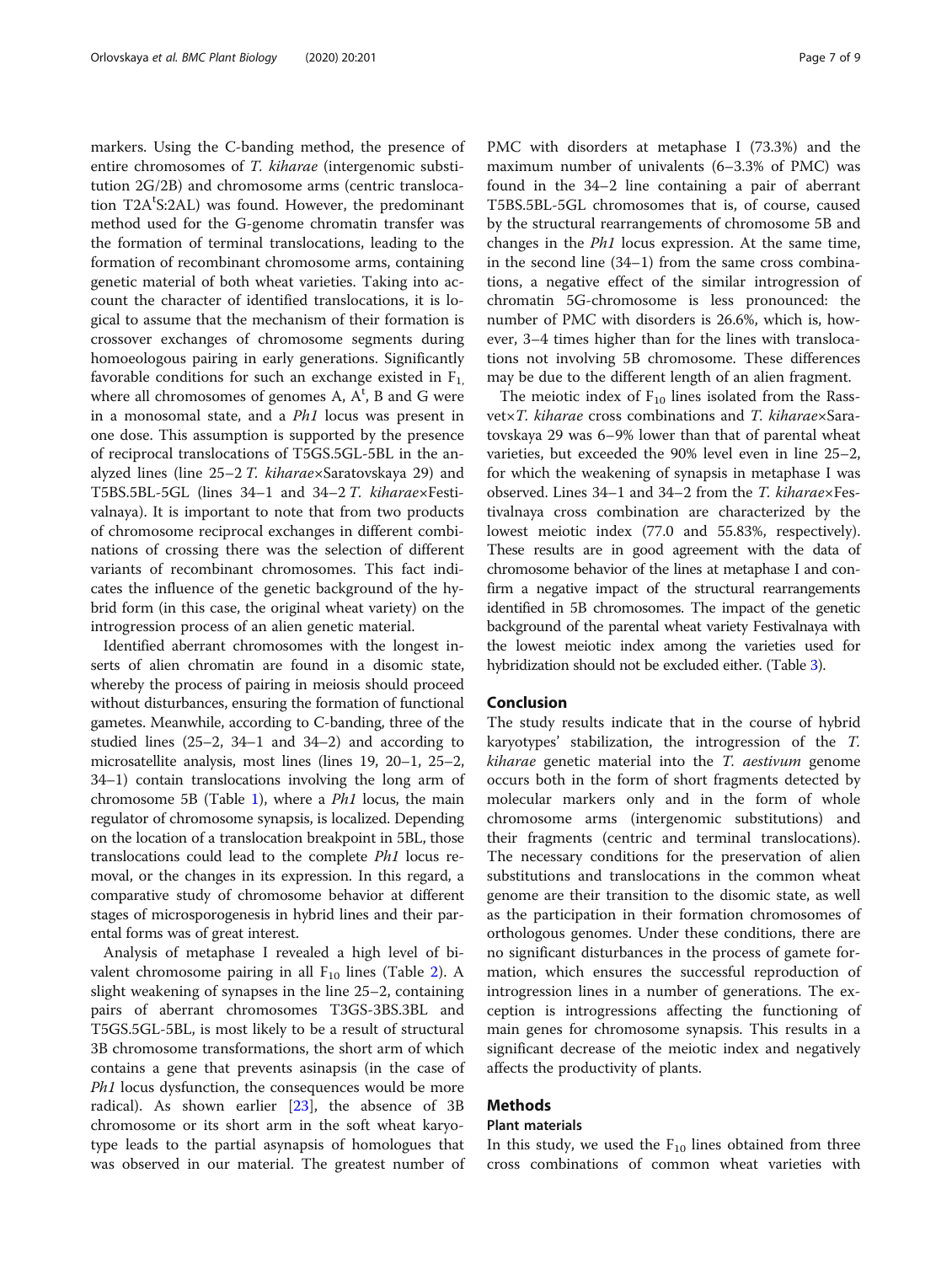<span id="page-7-0"></span>synthetic wheat T. kiharae: line 31 (Rassvet×T.kiharae); lines 19, 20–1, 25–2 (T. kiharae×Saratovskaya 29); lines 28, 34–1, 34–2 (T. kiharae×Festivalnaya). The lines were developed as a result of self-pollination of  $F_1$  hybrids and subsequent generations and selected for molecular cytogenetic studies based on the assessment of inheritance of morphological traits and productivity in generations  $F_2 - F_9$ .

Initial parental bread wheat cultivars (Rassvet, Festivalnaya) were received from the National Bank of Plant Genetic Resources of the Republic of Belarus. Seeds of bread wheat cultivar Saratovskaya 29 (K-40599) and T. kiharae (K-47897) were obtained from the National Genebank of Russian Federation (VIR, Federal Research Center N.I. Vavilov All-Russian Institute of Plant Genetic Resources, St. Petersburg; [http://db.vir.nw.ru/virdb/](http://db.vir.nw.ru/virdb/maindb) [maindb\)](http://db.vir.nw.ru/virdb/maindb). T. aestivum x T. kiharae introgression line were developed by ecological genetics and biotechnology lab at the Institute of Genetics and Cytology, NAS of Belarus. All plant materials were deposited in the Institute of Genetics and Cytology, NAS of Belarus, Minsk.

#### C-banding

Cytological preparation and C-banding were performed according to Badaeva et al. [\[24](#page-8-0)]. The seeds were germinated in Petri dishes at 26 °C. Seedlings with roots ranging in length from 0.5 to 1.5 cm were placed for 2 h in the 0.2% solution of colchicine (Fluka) at 26 °C. After that, the roots were washed with cold distilled water, cut off and transferred to ice water for an hour. Acetic acid (45%) was used as a fixator; duration of fixation – 4 h at 2–4 °C. Acetic acid washing was carried out six times in cold distilled water, for 10 min in each case. After washing, the roots were placed in  $0.2 N$  HCl at  $4 °C$  for 15 min. Hydrolysis was carried out in 0.2 N HCL at 60 °C for 5 min. After that, the roots were transferred to ice water. The roots were washed with cold distilled water (six times) for 5 min each. After that, the tips of the roots were cut off and placed in the 0.2% aqueous solution of cellulysin (100,000 cu, "Calbiochem") at 26 °C for 14 h. The enzyme was washed with cold distilled water. The tips of the roots were macerated for 3 min in 45% acetic acid at room temperature on the slide and then were crushed. The cover glass was removed after slide freezing in liquid nitrogen. The slides were placed in 96° alcohol and stored at 4 °C. The dried slides were treated with the saturated solution of barium hydroxide at room temperature for 6 min. After alkali, the preparations were rinsed first in 1 N HCI for no more than 15 s, then thoroughly washed in running water and dried with hot air. After that, the slides were incubated in the solution of  $2 \times SSC$  (0.3 M NaCl + 0.03 M Na citrate, pH = 7.0) at 60 °C for an hour, then washed with running water for 15 min and dried.

Staining was performed with the 10% Giemsa solution ("Merck") at  $0.125$  M Tris-HCl buffer ("Serva") pH = 6.8. The dye concentration and staining time were selected experimentally, focusing on the optimal staining time of 15–30 min. The slides were washed off with a stream of running water and then the slides were well dried with cold air and placed in xylene for dehydration. The prepared slides were placed in antelan ("Serva").

Identification of individual chromosomes of A-, B-, D-, A<sup>t</sup>- and G-genomes was carried out according to the ideogramme of the differentially stained chromosomes developed by Badaeva et al. [\[5](#page-8-0), [25](#page-8-0)]. Stained slides were analyzed using Amplival microscope (Carl Zeiss, Jena). Selected metaphase plates were photographed using the Leica DC 300 digital video camera. Processing of the obtained images was carried out using graphics editor Adobe Photoshop 2017.

#### SSR-analysis

Genomic DNA was isolated from 5 to 7-day-old seedlings as described in Skolotneva et al. [[26](#page-8-0)]. Genotyping of lines and parent varieties was performed using SSR markers (WMC, GSM, and GSM) mapped in the genome of hexaploid wheat [\[27,](#page-8-0) [28\]](#page-8-0). The polymerase chain reaction (PCR) was carried out as described in Röder et al. [\[28](#page-8-0)]. Separation of PCR fragments was performed on an ABI PRISM 3100 automatic sequencer (Applied Biosystems, USA). The size of fragments was calculated using the computer program ABI GeneScan (version 2.1) developed by Applied Biosystems. The program GenAlEx M. 6.5 [\[29](#page-8-0)] was used for the statistic processing of the results of SSR analysis.

#### Microsporogenesis

Microsporogenesis was studied on temporary squashed preparations. Spikes were cut before leaving the leaf sheath and fixed in the ethanol-acetic mixture (3:1). A day after fixation, the material was transferred to 70% ethyl alcohol, where it was stored before analysis at  $t = +$ 2–4 °C. Acetoorcein (2%) was used as a dye. For each cross combination and initial forms, 30 plates of metaphase I and 50–80 plates of the following stages of meiosis (anaphase I and II, metaphase II, tetrads) were analyzed. The slides were analyzed on the microscope Amplival (Carl Zeiss, Yena) with Apochromate lens 100x aperture 1.32 MI. Statistical data analysis was carried out using Microsoft Excel.

#### Supplementary information

Supplementary information accompanies this paper at [https://doi.org/10.](https://doi.org/10.1186/s12870-020-02407-2) [1186/s12870-020-02407-2](https://doi.org/10.1186/s12870-020-02407-2).

Additional file 1 Table S1. The length of the amplification fragments (bp) of SSR markers in parental wheat varieties and introgression lines.